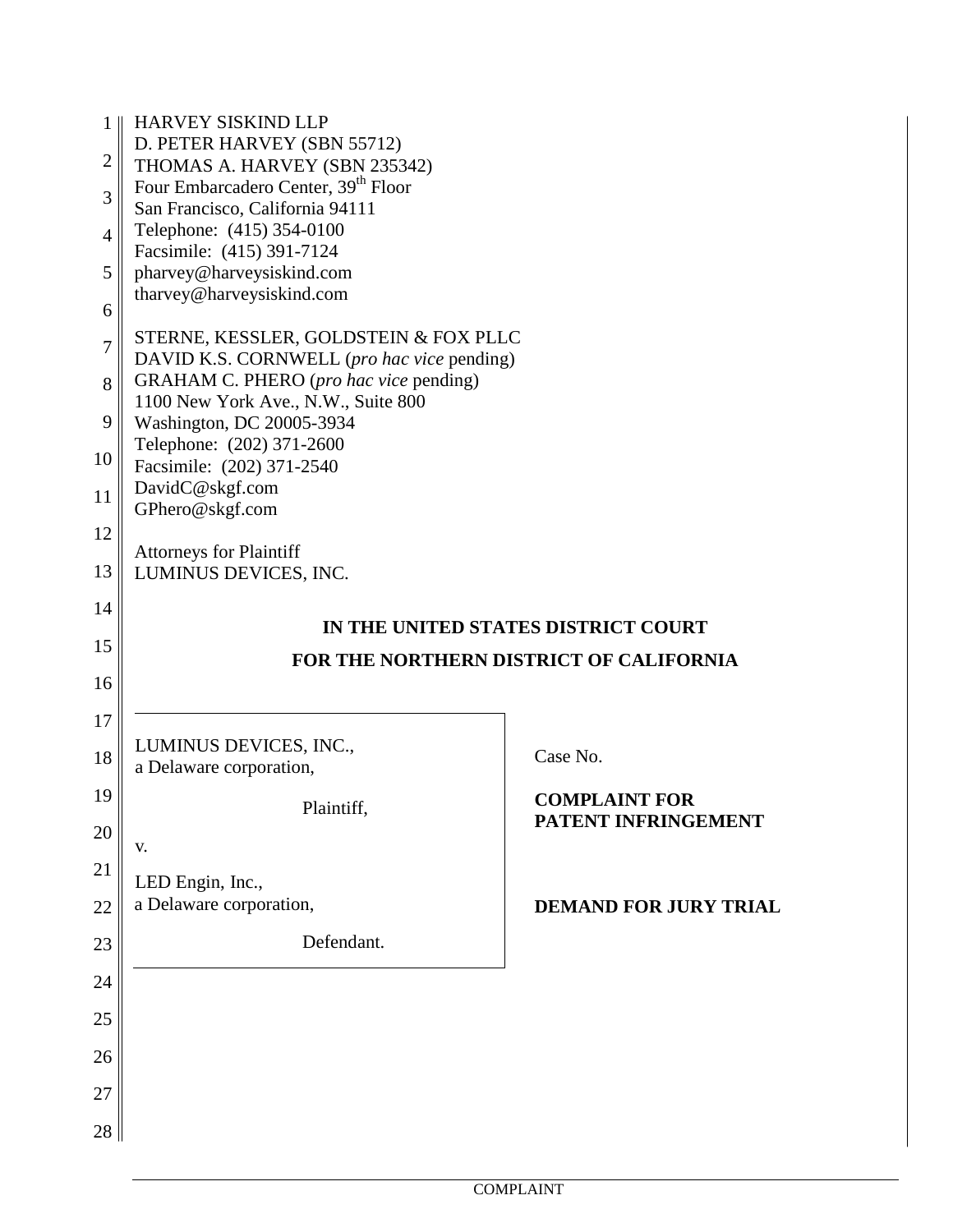| 1              | Plaintiff Luminus Devices, Inc. ("Luminus"), for its Complaint against Defendant LED Engin, |                                                                                                              |  |
|----------------|---------------------------------------------------------------------------------------------|--------------------------------------------------------------------------------------------------------------|--|
| $\overline{2}$ | Inc., ("Defendant"), alleges as follows:                                                    |                                                                                                              |  |
| 3              |                                                                                             | <b>THE PARTIES</b>                                                                                           |  |
| 4              | 1.                                                                                          | Luminus is a Delaware corporation with its principal place of business in Billerica,                         |  |
| 5              | Massachusetts.                                                                              |                                                                                                              |  |
| 6              | 2.                                                                                          | Upon information and belief, Defendant is a Delaware Corporation with its principal                          |  |
| 7              |                                                                                             | place of business in San Jose, California.                                                                   |  |
| 8              |                                                                                             | <b>NATURE OF THE ACTION</b>                                                                                  |  |
| 9              | 3.                                                                                          | This is an action for patent infringement.                                                                   |  |
| 10             | 4.                                                                                          | Luminus is informed and believes, and thereupon alleges, that Defendant has been and is                      |  |
| 11             |                                                                                             | infringing, contributing to the infringement of, and/or actively inducing others to infringe claims of U.S.  |  |
| 12             |                                                                                             | Patent No. 7,170,100 ("the '100 Patent).                                                                     |  |
| 13             |                                                                                             | <b>JURISDICTION</b>                                                                                          |  |
| 14             | 5.                                                                                          | This action arises under the patent laws of the United States, 35 U.S.C. §1, et seq.,                        |  |
| 15             |                                                                                             | including 35 U.S.C. § 271. This Court has subject matter jurisdiction pursuant to 28 U.S.C. §§1331 and       |  |
| 16             | $1338(a)$ .                                                                                 |                                                                                                              |  |
| 17             |                                                                                             | <b>VENUE</b>                                                                                                 |  |
| 18             | 6.                                                                                          | Venue is proper in this court under $28$ U.S.C $\S$ 1391(b), 1391(c), 1391(d) and/or                         |  |
| 19             |                                                                                             | 1400(b) because a substantial part of the events giving rise to Luminus' claims occurred in the Northern     |  |
| 20             |                                                                                             | District of California and because Defendant is subject to personal jurisdiction in the Northern District of |  |
| 21             | California.                                                                                 |                                                                                                              |  |
| 22             |                                                                                             | <b>INTRADISTRICT ASSIGNMENT</b>                                                                              |  |
| 23             | 7.                                                                                          | This is an intellectual property action and therefore shall be assigned on a district-wide                   |  |
| 24             | basis per Civil L.R. $3-2(c)$ .                                                             |                                                                                                              |  |
| 25             |                                                                                             | <b>FACTS</b>                                                                                                 |  |
| 26             | 8.                                                                                          | Luminus develops and manufactures high performance light emitting diode ("LED")                              |  |
| 27             |                                                                                             | lighting devices which are used in lighting fixtures, theatrical lighting, projectors, signs, medical        |  |
| 28             |                                                                                             | equipment, UV curing systems, and other lighting applications.                                               |  |
|                |                                                                                             | $-1-$                                                                                                        |  |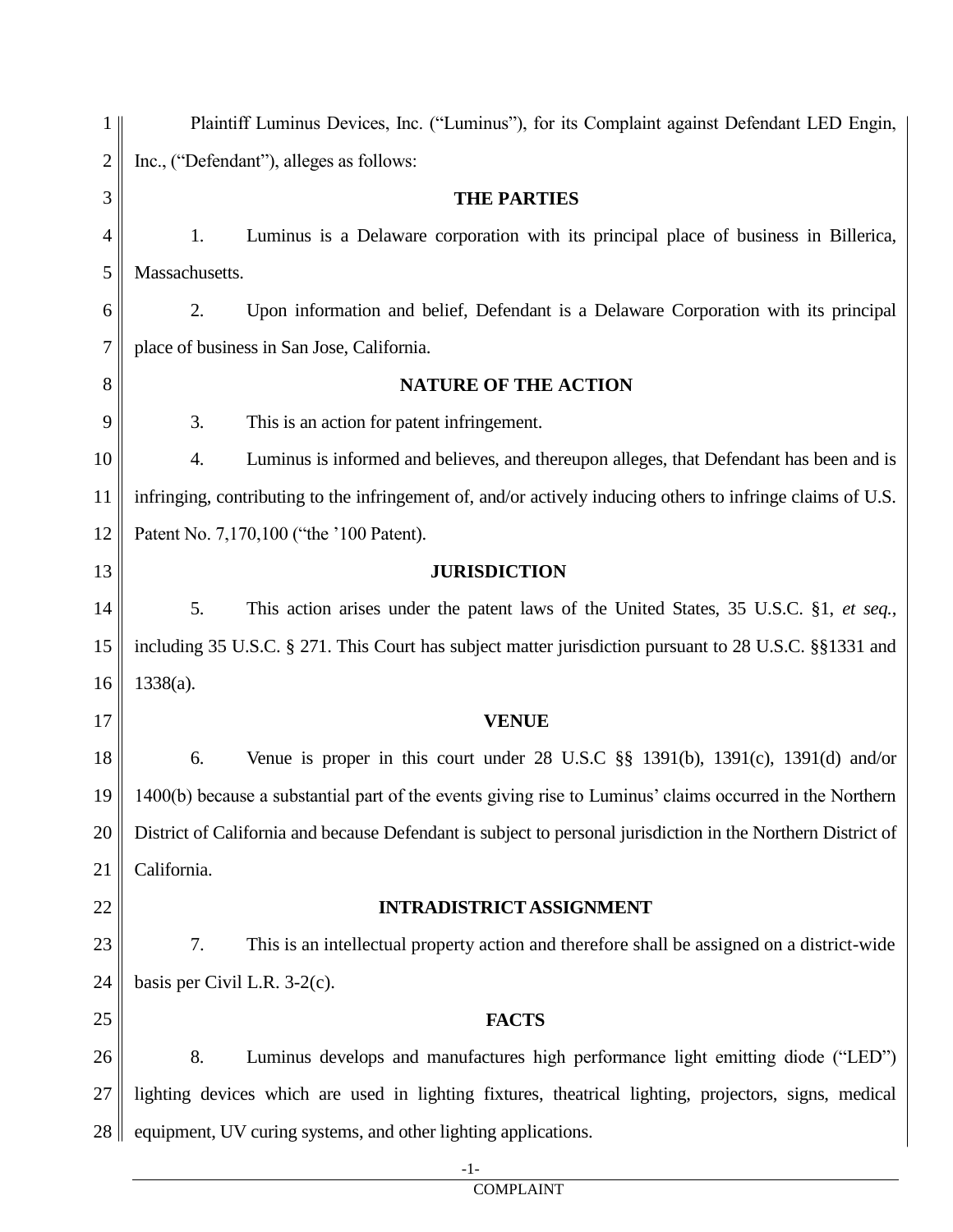1 2 3 4 9. Luminus has invested in research and development of LED technology and Luminus relies on the United States patent system to protect the LED technology resulting from its research and development. Luminus' success depends on research and development of LED technology and the protection of the intellectual property resulting from such research and development.

5

6

7

8

9

10

11

12

14

15

16

17

18

19

20

23

24

25

## **A. The Asserted Patent**

10. Luminus is the owner by assignment of the '100 Patent for "PACKAGING DESIGNS FOR LEDS," issued on January 30, 2007 by the United States Patent and Trademark Office. A copy of the '100 patent in annexed hereto as Exhibit A.

11. The inventors of the '100 patent, Alexi A. Erchak, Paul Panaccione, Robert F. Karlicek, Jr., Michael Lim, Elefterios Lidorlkis, Jo A. Penezia, and Christian Hoepfner, assigned all right title and interest in the '100 Patent to Luminus, which assignment was recorded in the United States Patent and Trademark Office on October 21, 2005, at Reel 016923, Frame 0553.

13

12. The '100 Patent is directed to light emitting diode devices.

**B. Defendant's Acts of Infringement** 

13. Luminus is informed and believes, and thereupon alleges, that Defendant has made, used, sold, imported, and/or offered for sale, and/or continued to make, use, sell, import, and/or offer for sale, LED emitters in the United States.

14. The aforementioned Defendant products are hereinafter referred collectively as the "Accused Products." The Accused Products include at least, but are not limited to, LZ4-04MDCA, LZ4-00MC10, LZ4-04MDC9-0000, and LZ9-K0CW00-0065 LED emitters.

21 22 15. Luminus is informed and believes, and thereupon alleges, that every feature of at least one claim of the '100 patent is found in each of the Accused Products.

16. Luminus is informed and believes, and thereupon alleges, that LZ4-04MDCA includes every feature of at least claim 76 of the '100 Patent, including but not limited to distances between adjacent edges of the LEDs comprising the array of less than 200 microns.

26 27 28 17. Luminus is informed and believes, and thereupon alleges, that LZ4-00MC10 includes every feature of at least claim 19 of the '100 Patent, including but not limited to an array of light emitting devices being positioned such that a ratio of a sum of a total area of all of the light emitting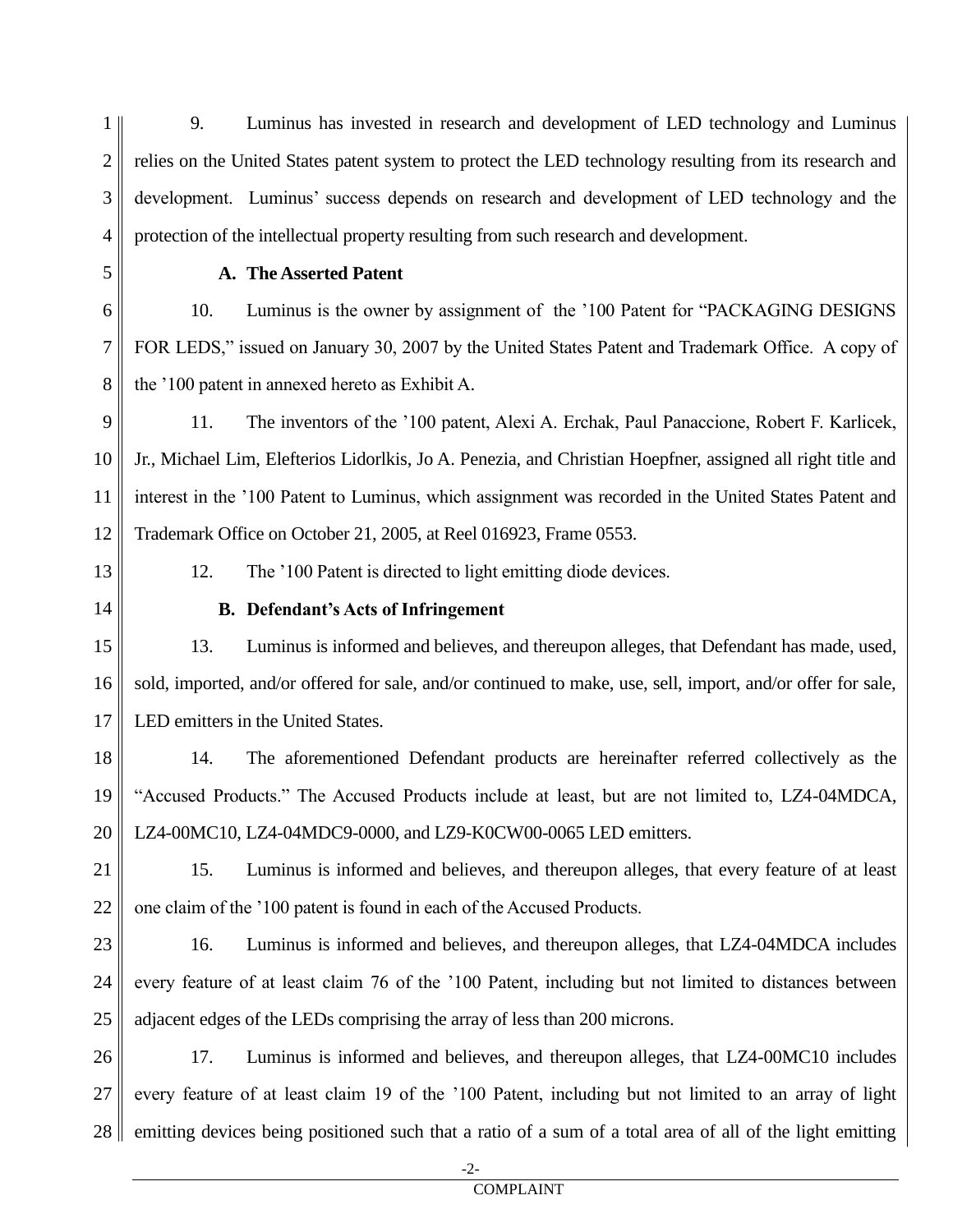1 2 devices in the array of light emitting devices to the area defined by the outer perimeter is at least about 0.75 and a layer that comprises at least one optical component.

18. Luminus is informed and believes, and thereupon alleges, that LZ4-04MDC9-0000 includes every feature of at least claim 1 of the '100 Patent, including but not limited to an array of light emitting devices being positioned such that a ratio of a sum of a total area of all of the light emitting devices in the array of light emitting devices to the area defined by the outer perimeter is at least about 0.75 and a layer disposed such that the distance between a surface of the array of light emitting devices and a surface of the layer nearest to the surface of the array of light emitting devices is approximately 375 microns.

10 11 12 19. Luminus is informed and believes, and thereupon alleges, that LZ4-04MDC9-0000 includes every feature of at least claim 76 of the '100 Patent, including but not limited to distances between adjacent edges of the LEDs comprising the array of less than 200 microns.

13 14 15 16 17 18 19 20. Luminus is informed and believes, and thereupon alleges, that LZ9-K0CW00-0065 includes every feature of at least claim 1 of the '100 Patent, including but not limited to an array of light emitting devices being positioned such that a ratio of a sum of a total area of all of the light emitting devices in the array of light emitting devices to the area defined by the outer perimeter is at least about 0.75 and a layer disposed such that the distance between a surface of the array of light emitting devices and a surface of the layer nearest to the surface of the array of light emitting devices is approximately 356 microns.

21. Luminus is informed and believes, and thereupon alleges, that LZ9-K0CW00 includes every feature of at least claim 19 of the '100 Patent, including but not limited to an array of light emitting devices being positioned such that a ratio of a sum of a total area of all of the light emitting devices in the array of light emitting devices to the area defined by the outer perimeter is at least about 0.75 and a layer that comprises at least one optical component.

25 26 22. Defendant's making, use, sale, offers for sale, and/or importation of the Accused Products in the United States constitutes direct infringement of the '100 Patent.

27 28

20

21

22

23

24

3

4

5

6

7

8

9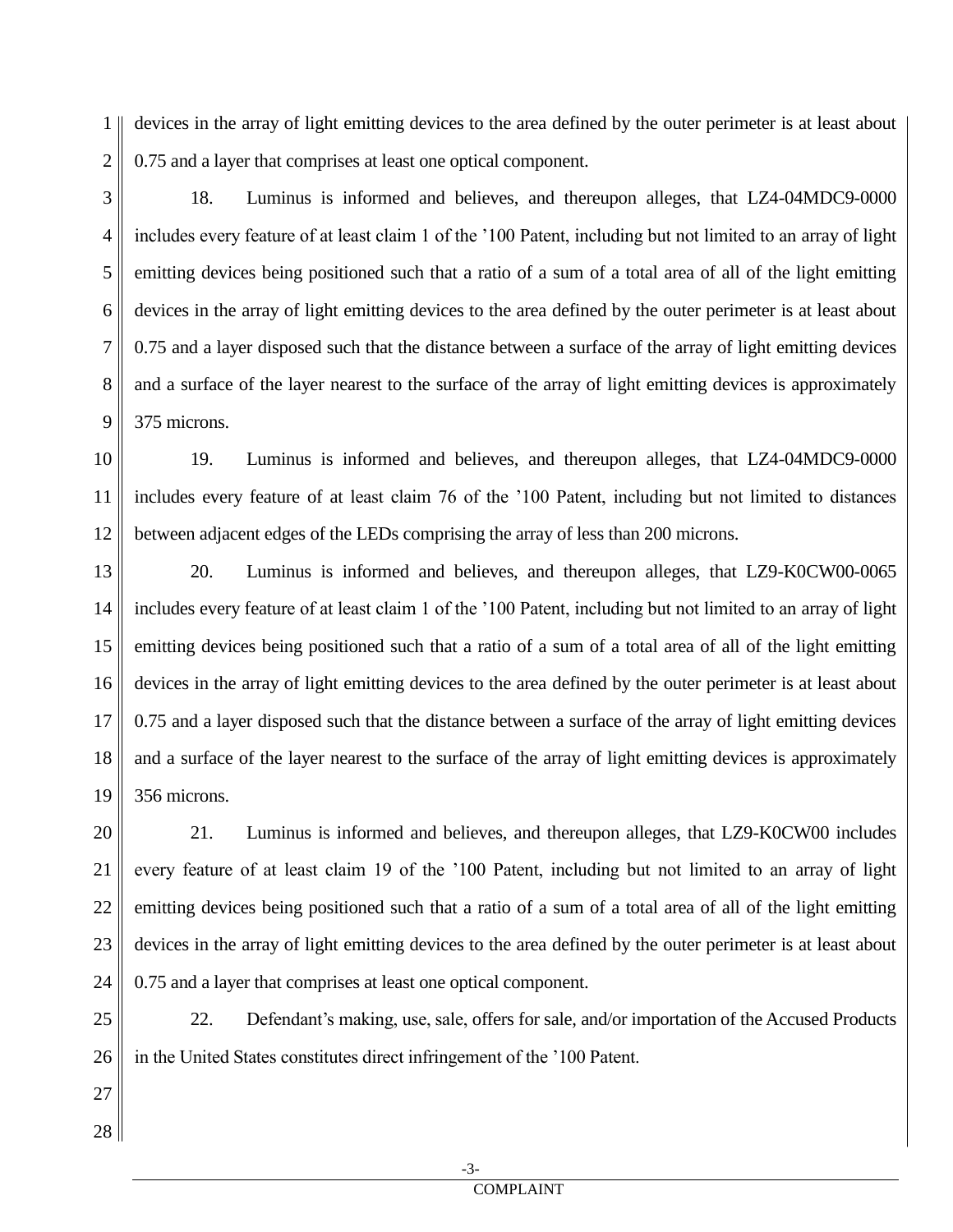|                     |                       | <b>FIRST CAUSE OF ACTION</b>                                                                                |
|---------------------|-----------------------|-------------------------------------------------------------------------------------------------------------|
| $\overline{2}$<br>3 |                       | Patent Infringement of U.S. Patent No. 7,170,100<br>Under 35 U.S.C. § 271, et seq.                          |
| 4                   | 23.                   | Luminus realleges and incorporates by reference the allegations of Paragraphs 1 through                     |
| 5                   | 22.                   |                                                                                                             |
| 6                   | 24.                   | Defendant has directly infringed the '100 patent by making, using, importing, selling or                    |
| 7                   |                       | offering for sale the Accused Products in the United States.                                                |
| 8                   | 25.                   | The willful and intentional nature of Defendant's patent infringement makes this an                         |
| 9                   |                       | exceptional case under 35 U.S.C. § 285.                                                                     |
| 10                  | 26.                   | As a result of Defendant's patent infringement, Luminus has suffered damages in an                          |
| 11                  |                       | amount to be determined at trial.                                                                           |
| 12                  | 27.                   | As a result of Defendant's patent infringement, Luminus has also suffered irreparable                       |
| 13                  |                       | injury to its business, reputation, and goodwill. Luminus will continue to suffer irreparable injury unless |
| 14                  |                       | Defendant's misconduct is enjoined by the Court.                                                            |
| 15                  |                       |                                                                                                             |
| 16                  |                       | <b>PRAYER FOR RELIEF</b>                                                                                    |
| 17                  |                       | Wherefore, Luminus asks this Court to enter judgment in its favor against Defendant and grant               |
| 18                  | the following relief: |                                                                                                             |
| 19                  |                       | a judgment that Defendant has infringed and continues to infringe the '100 Patent                           |
| 20                  | as alleged above;     |                                                                                                             |
| 21                  | 2.                    | a judgment accounting for all damages sustained by Luminus as a result of                                   |
| 22                  |                       | Defendant's acts of infringement of the '100 Patent;                                                        |
| 23                  | 3.                    | a judgment enjoining Defendant, and all of their officers, directors, employees,                            |
| 24                  |                       | agents, and representatives, from making, using, offering to sell, or selling any products that             |
| 25                  |                       | infringe the '100 Patent including at least, LZ4-04MDCA, LZ4-00MC10, LZ4-04MDC9-0000,                       |
| 26                  | and LZ9-K0CW00-0065;  |                                                                                                             |
| 27                  |                       |                                                                                                             |
| 28                  |                       |                                                                                                             |